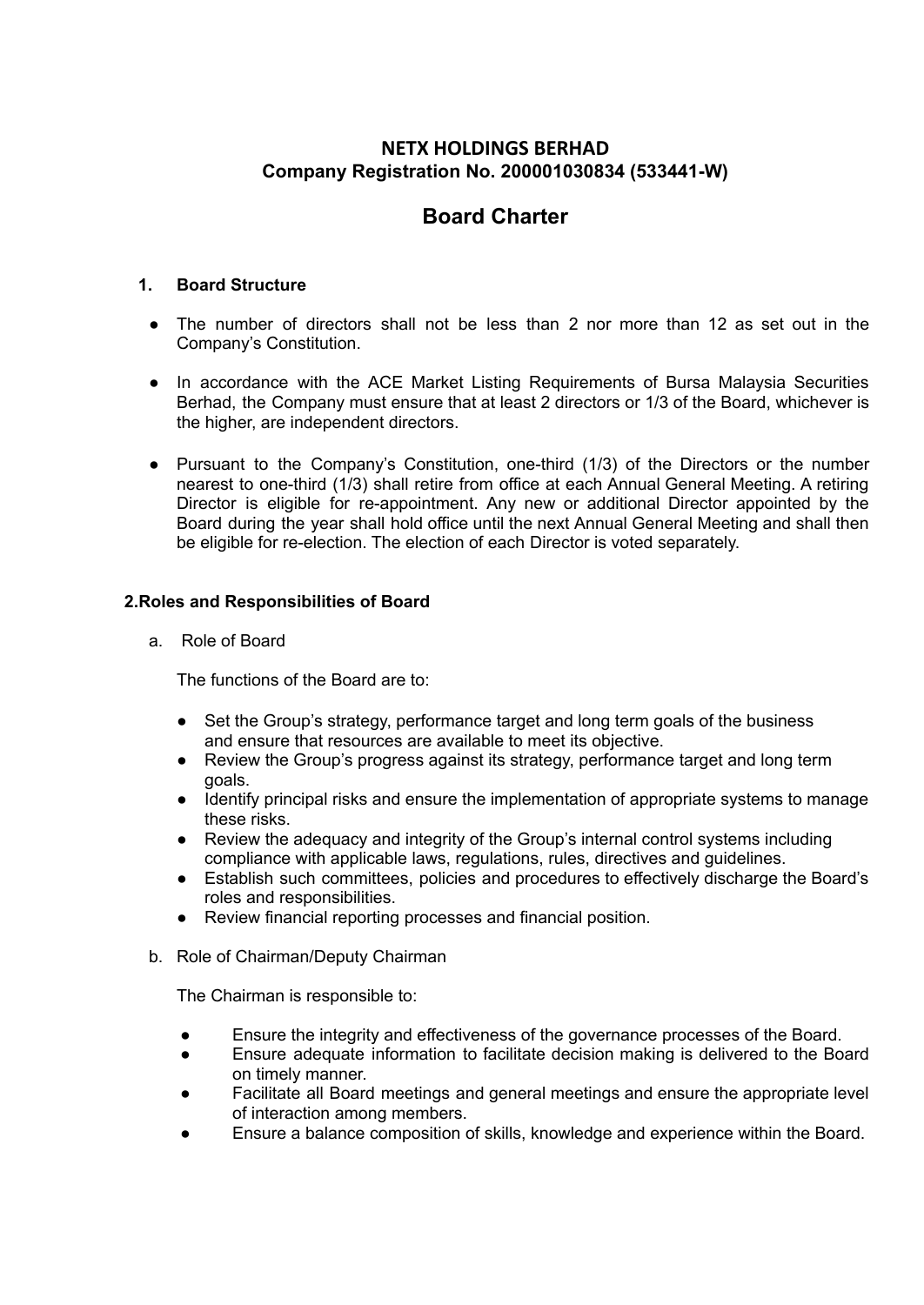c. Role of Executive Director

The Executive Director is responsible to:

- Develop and recommend to the Board the long-term strategy and vision of the Company.
- Develop and recommend to the Board the annual business plans, budgets, actions plans and policies.
- Ensure management of day-to-day business affairs, continuous improvement and development, implementation and achievement of corporate policies and strategies sanctioned by the Board.
- Ensure that the Company has an effective management team and structure, management development program and succession plans.
- Ensure that effective internal controls and governance measures are deployed.
- Keep Board fully informed of all important aspects of the Group's operations and ensuring information is distributed to the Board members.
- Develop and maintain effective relations with significant external agencies such as regulatory bodies, government agencies, investing public and other trade associations and institutions.
- Serve as chief spokesperson of the Company and Group.
- d. Role of Board Committees

The roles and responsibilities of Audit and Risk Management Committee and Nominating and Remuneration Committee are set out in the terms of reference of each Committee which are available on the Company's website at [www.netx.com.my](http://www.ariantec.com).

#### **3. Board Duties and Processes**

The Board meets at least 4 times every year based upon a schedule set on yearly basis.

Apart from the pre-scheduled Board meetings, the Board may for the purpose of urgent matters, convenes ad-hoc Board meetings at any time during the year.

The quorum necessary for the transaction of business of the Directors shall be fixed by the Directors from time to time and unless so fixed, the quorum shall comprise two (2) Directors.

Questions arising at any Board meeting shall be decided by a majority of votes, each Director having one vote and in case of an equality of votes, the Chairman or Deputy Chairman shall have a second or casting vote except when only two Directors are present and form a quorum or only two are competent to vote on the question at issue, the Chairman shall not have a casting vote.

A resolution in writing signed by a majority of the Directors for the time being entitled to receive notice of a meeting of the Directors shall be as valid and effectual as if it had been passed at a meeting of the Directors duly convened and held.

In discharging the Directors' duties, the Directors have free access to all other members of management and employees of the Company and in their discretion, the Directors may consult with independent professionals at the Company's expense in the furtherance of their duties.